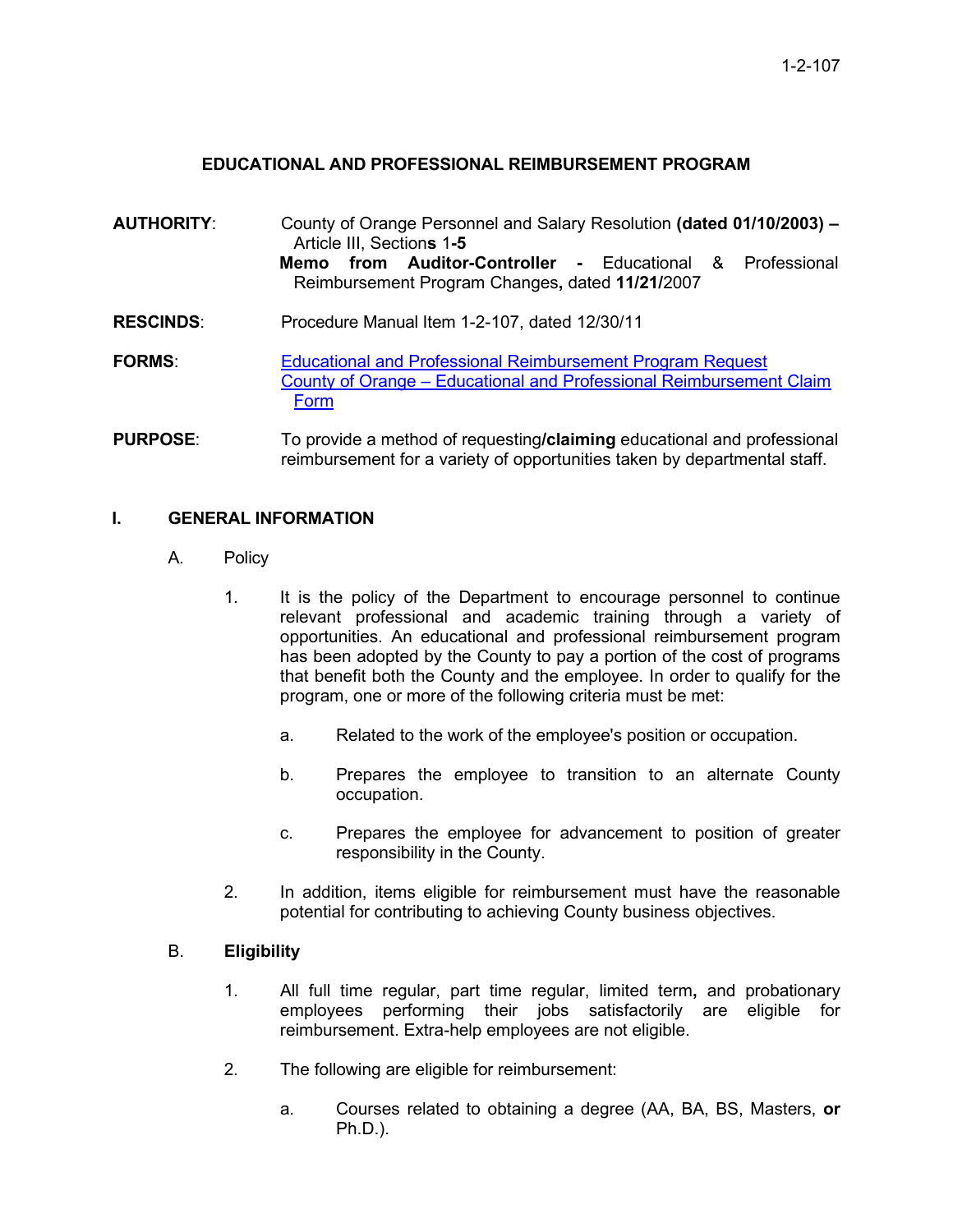- b. Accredited certificate programs.
- c. Vocational skills programs.
- d. Courses related to obtaining or maintaining a business-related certification, licenses**,** or accreditation.
- e. Courses related to preparing to take tests to obtain business-related certification, licenses, or accreditation.
- f. Professional conferences, conventions, and seminars that are related to business objectives.
- g. Fees related to obtaining and/or renewing a license, including special service driver's licenses.
- h. Fees related to certifications or accreditations.
- i. Fees related to taking professional examinations.
- j. Professional association membership fees.
- 3. In general, any courses taken through the program must be taken on employee time. However, at the discretion of the Department Head, a course may be taken on County time when it specifically meets a business need and is not available during the employee's non-work hours.
- 4. Courses are not eligible for reimbursement if they:
	- a. Are taken to bring unsatisfactory performance up to an acceptable level.
	- b. Are taken to acquire skills or knowledge which the employee was deemed to have when appointed.
	- c. Duplicate available in-service training.
	- d. Duplicate training which the employee has already received.
- C. Nature of Reimbursement
	- 1. Reimbursement may be made for all required fees, registration**,** and other costs related directly to the approved educational or professional expense. This may include**,** but is not limited to books, class materials, lab fees, testing fees, parking, processing fees, etc.
	- 2. Expenses for travel, meals**,** and lodging are not reimbursable; however, the Department Head may authorize payment for these items when it meets their business needs and is budgeted in their travel expense budget.
	- 3. For degree programs, reimbursement shall be made to the employee upon completion of the course with a minimum final grade of C or equivalent in an undergraduate course, or B or equivalent in a graduate level course.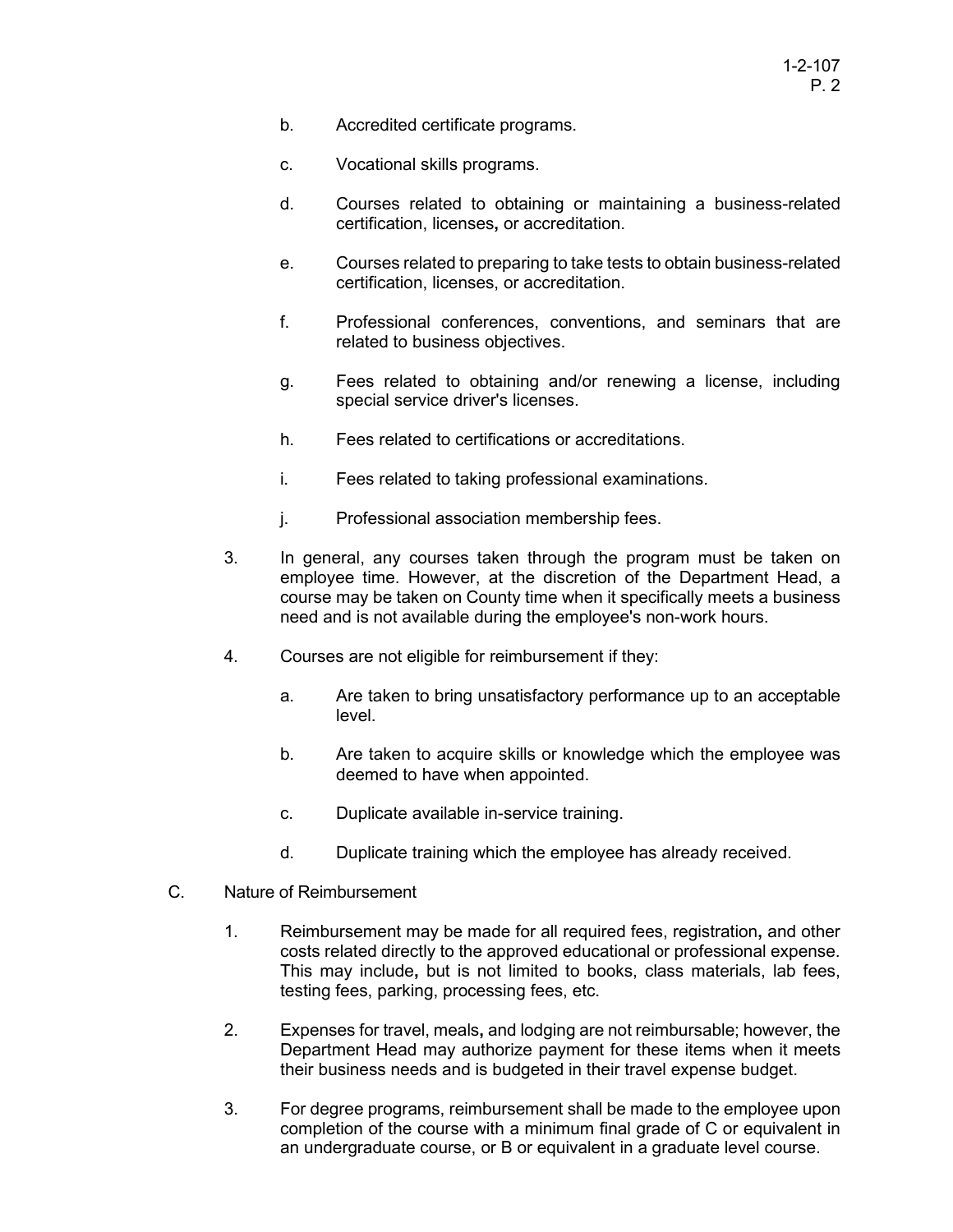- 4. Reimbursement for non-graded courses shall be made upon completion of an approved course and proof of payment.
- 5. Any conference reimbursed under the Educational and Professional Reimbursement program should be attended for the employee's professional development and on the employee's own time. If the Department requires an employee to attend a conference**,** but does not pay for the costs "up front" and does pay the employee's hours, **reimbursement may be requested via** Mileage and Other Expenses claim form **(refer to PMI 1-5-210)**.
- 6. If an employee is receiving reimbursement from another source that covers a portion of the cost, the County will only pay the remaining amount, after other reimbursements are exhausted.
- 7. **The maximum reimbursement limit is \$10,000 per fiscal year to the eligible employees of the following MOUs:**
	- a. **Administrative Management Unit (Adoption date 06/21/2019)**
	- b. **Community Services Unit (Adoption date 10/22/2019)**
	- c. **County General Unit (Adoption date 10/22/2019)**
	- d. **Office Services Unit (Adoption date 10/22/2019)**
	- e. **Supervising Management Unit (Adoption date 10/22/2019)**
	- f. **Public Safety General Unit and Public Safety Supervisory Unit (Adoption date – 03/08/2022)**

#### II. PROCEDURE

- A. Requesting Tuition Reimbursement
	- 1. The employee requesting tuition reimbursement should obtain the Department request form on . Employees should complete the form online, print it out, sign it, and submit it to their supervisor who, in turn, will fill out the supervisor's part. The form goes to the **Division** Director to fill out the Director's portion and submit the form to Executive Management (EM). After approval, EM sends the form to the Secretary to log and forward**s** to the Tuition Reimbursement Coordinator for processing.
	- 2. **The Educational and Professional Reimbursement Program Request must be submitted within thirty (**30**) days of the starting date of the class(es) to be considered for approval.**
	- 3. The Tuition Reimbursement Coordinator will return approved requests to the **requestor via email along with an explanation of the reimbursement claim submission** process upon course completion. The actual claim form with explanation how to complete is available on .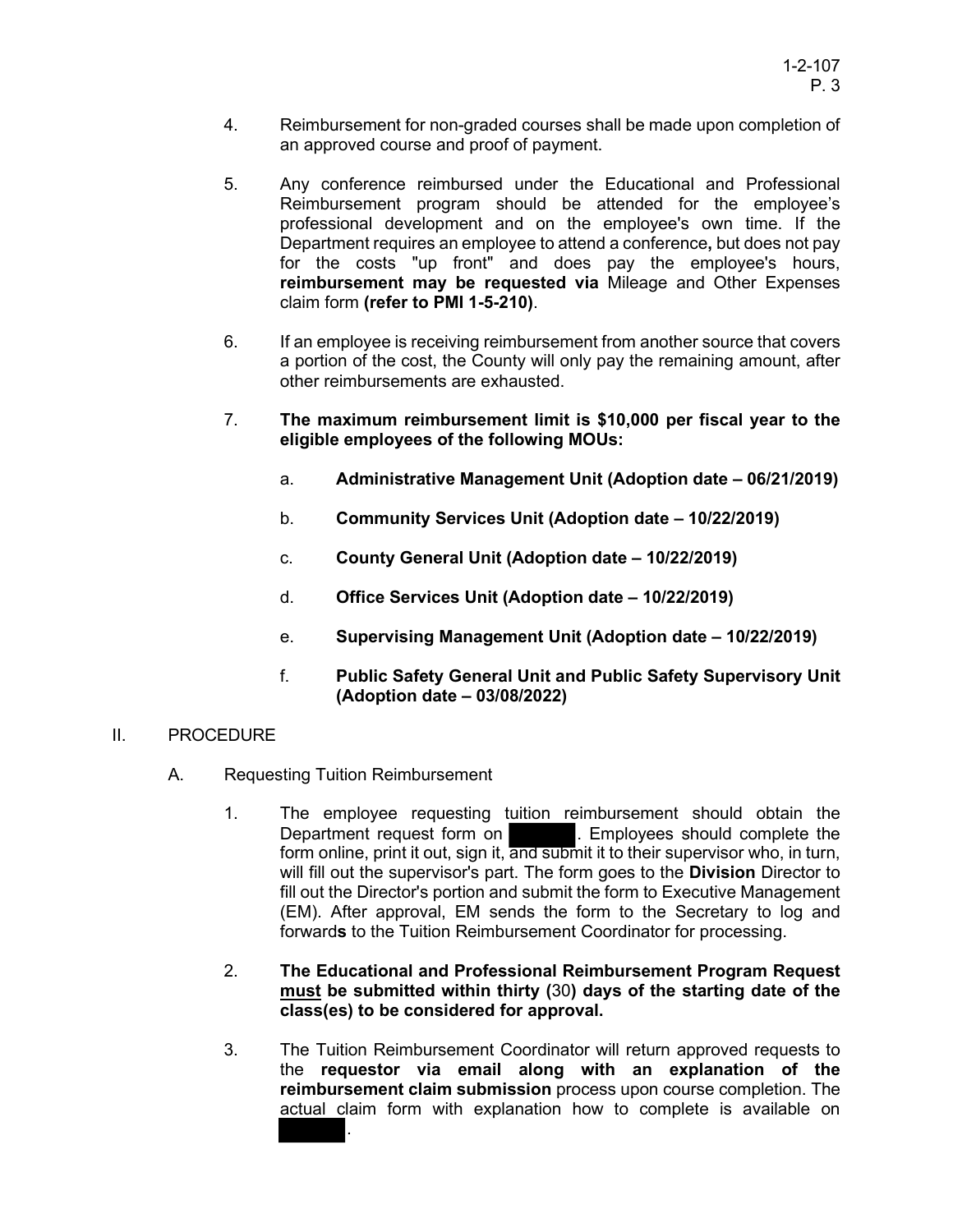- 4. Requests denied will be returned to the employee with an explanation for the action taken.
	- a. Requests that have been denied may be appealed through the established chain of command.

# **B. Tuition Reimbursement Claim**

- 1. Upon completion of an approved course or payment of fees **(**for approved membership, license, certification, or accreditation), the employee shall complete the online claim form on **property** print it out and sign (ecomplete the online claim form on **signature is unacceptable)**. The employee should attach proof of payment and proof of completion (where applicable)**, then** send the claim packet as soon as possible to the Tuition Reimbursement Coordinator. The Tuition Reimbursement Coordinator will log, initial, and file the original claim packet and forward the original face sheet with copy of the support documentation to EM for approval. **T**he claim **form** will be signed by one of the Department's authorized signers (the Chief or **designee**).
- 2. Claim forms and pertinent backup documentation **(refer to guidelines listed under "References")** must be submitted to the Department Head as soon as possible**,** but no later than one **(1)** year after completion **of the course**.
- 3. The employee shall furnish the required documentation to the Department Head in accordance with the requirements of the Auditor**-**Controller **Compliance** unit including:
	- a. Filling out the claim form in its entirety.
	- b. Having original signatures on the form both employee and authorized signers.
	- c. Supply original documentation that shows the staff's name, school or provider's name, semester/year or dates of attendance, titles of opportunity taken**,** and invoice costs **(**of enrollment, registration, program, course, units**,** or membership fees **–** not payments on account).
- 4. Upon approval by the Department Head (or designee) and receipt of claim form, the Auditor**-**Controller shall issue a warrant to the employee for reimbursement.
- 5. Employees not completing courses previously approved for tuition reimbursement or terminating employment prior to completion shall notify the Tuition Reimbursement Coordinator immediately.